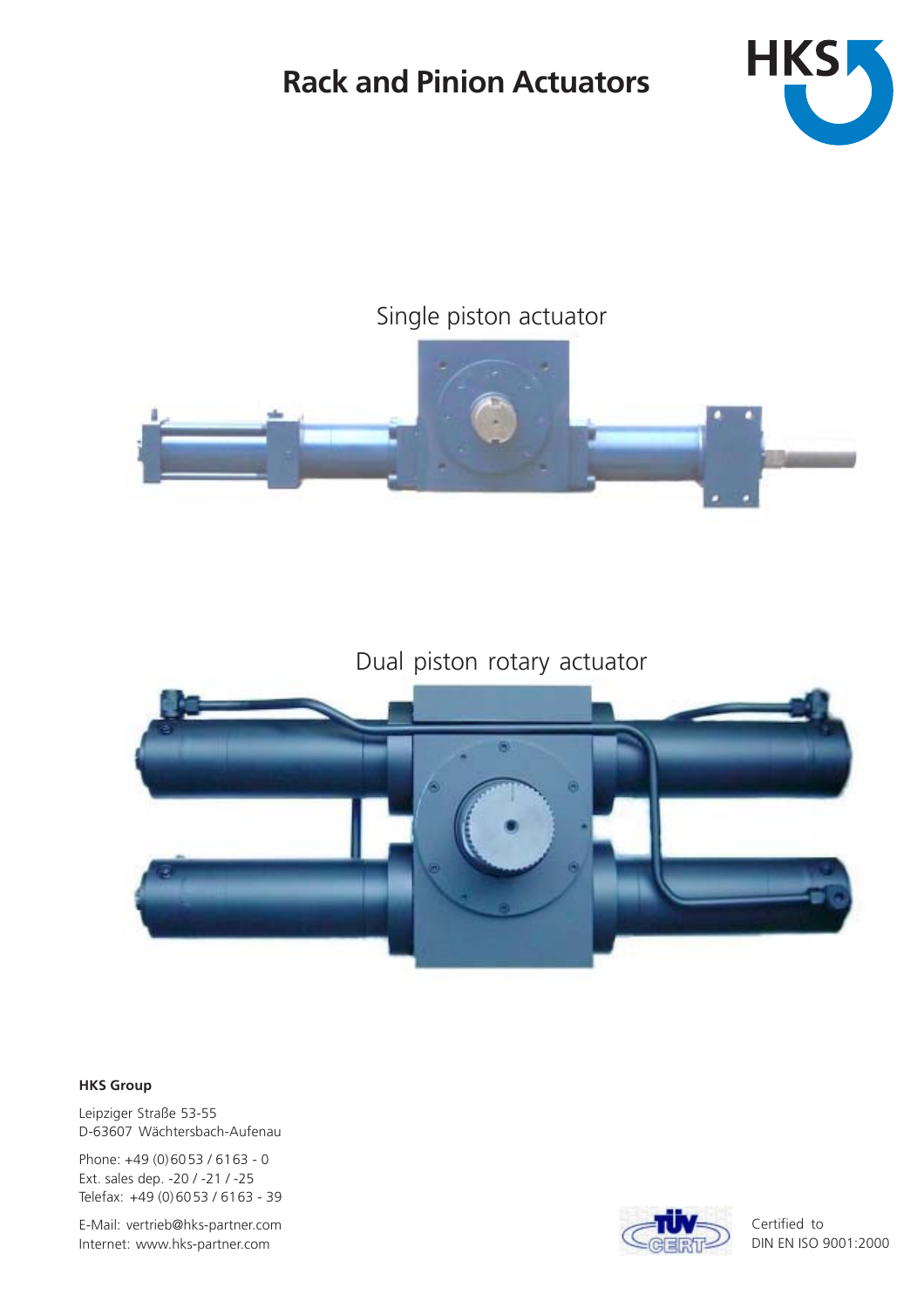# **Rack and pinion actuators**



### **DZK-H and DEK-H series ( rack and pinion principle )**

### **Applications:**

Our rotary actuators may be used throughout industry, e.g. in construction machines, machine tools, bending machines, mould carriers, foundry, mining, agricultural and packaging machines, transfer lines, handling technology, fittings, ship construction, automotive and ventilation technology, power station valves etc..

### **HKS DZK-H and DEK-H rotary actuators are characterised by the following standards:**

10 sizes up to 190,000 Nm

angele of rotation ranges of up to 360°

drive shafts with fitting keys or DIN 5480 splined shaft profile

flange or foot attachment

### **Additional devices:**

limit position damping on both sides

rotation angle adjustment

control shaft

hollow shaft with profile according to DIN 5463, DIN 5480 or DIN 6885

### **Special designs:**

drive shaft with second drive pins

drive shaft and fastening flange designed according to customer's requirements

rotation angle adjustment throughout the swivel range

limit switch device

direct valve connection

*all intermediate rotation are available*

rotation range over360°

resistant to seawater

other special designs are possible

working pressures of up to 250 bar, torque of up to 350,000 Nm and over are available to order

### **HKS Group**

Leipziger Straße 53-55 D-63607 Wächtersbach-Aufenau

Phone: +49 (0)6053 / 6163 - 0 Ext. sales dep. -20 / -21 / -25 Telefax: +49 (0)6053 / 6163 - 39

E-Mail: vertrieb@hks-partner.com Internet: www.hks-partner.com



Certified to DIN EN ISO 9001:2000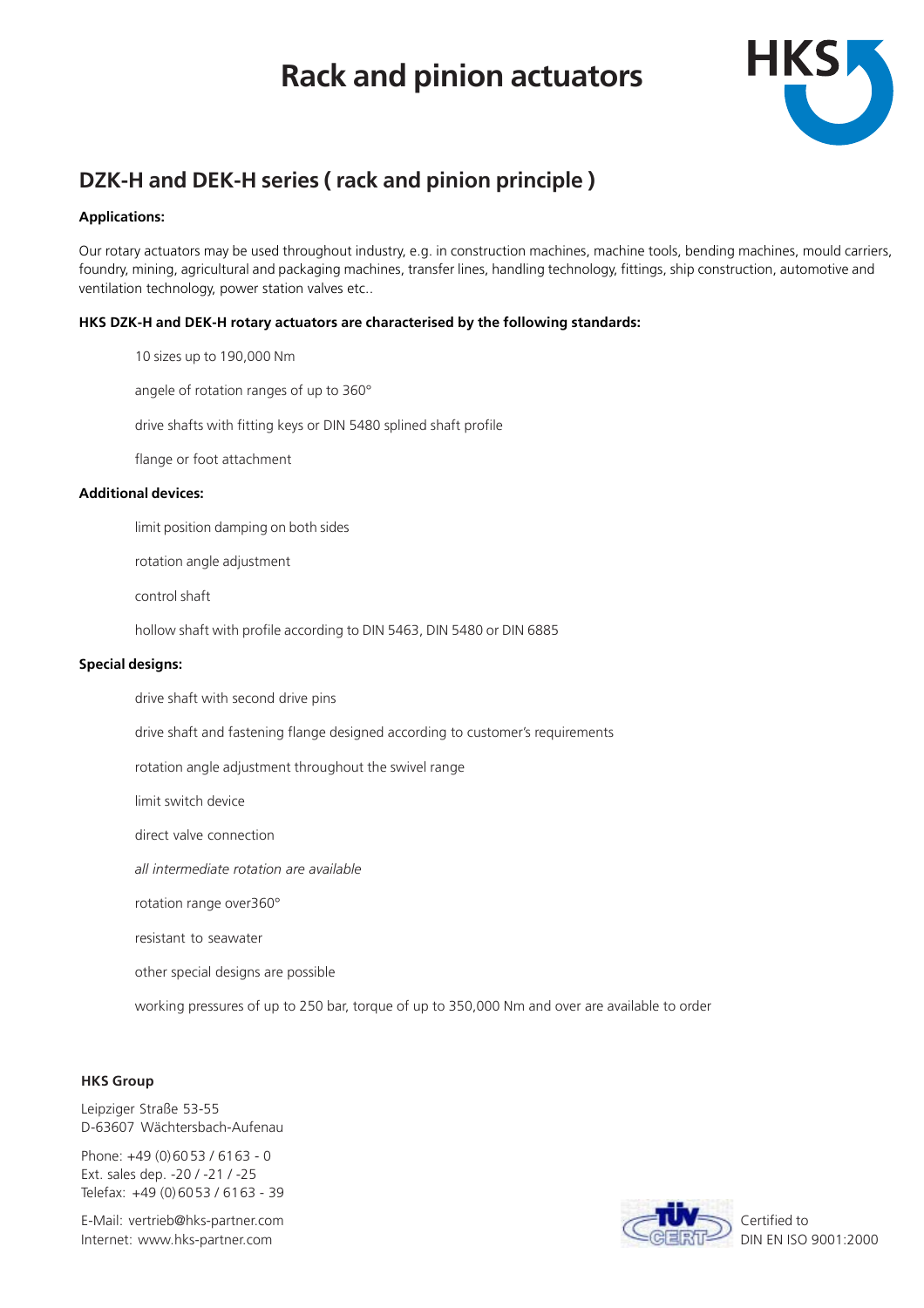# **Rack and pinion drives**



**DZK-H dual piston rotary actuator**



**DEK-H single piston rotary actuator**



## **Functional description:**

The oil pressure supplied by connections P1 and P2 causes the displacement of the rack (2 racks). In this case the linear movement of the rack (2 racks) is converted to a rotary movement of the pinion due to toothing

## **Direction of rotation**

The admission of pressure to P1 displaces the rack from the initial position to the right and the pinion is then rotated to the left (anticlockwise).

## **Lubrication:**

The rotary actuators can operate with immersion or pressure lubrication. To achieve maximum efficiency and service life we recommend the use of pressure lubrication.

### **HKS Group**

Leipziger Straße 53-55 D-63607 Wächtersbach-Aufenau

Phone: +49 (0)6053 / 6163 - 0 Ext. sales dep. -20 / -21 / -25 Telefax: +49 (0)6053 / 6163 - 39

E-Mail: vertrieb@hks-partner.com Internet: www.hks-partner.com



Certified to DIN EN ISO 9001:2000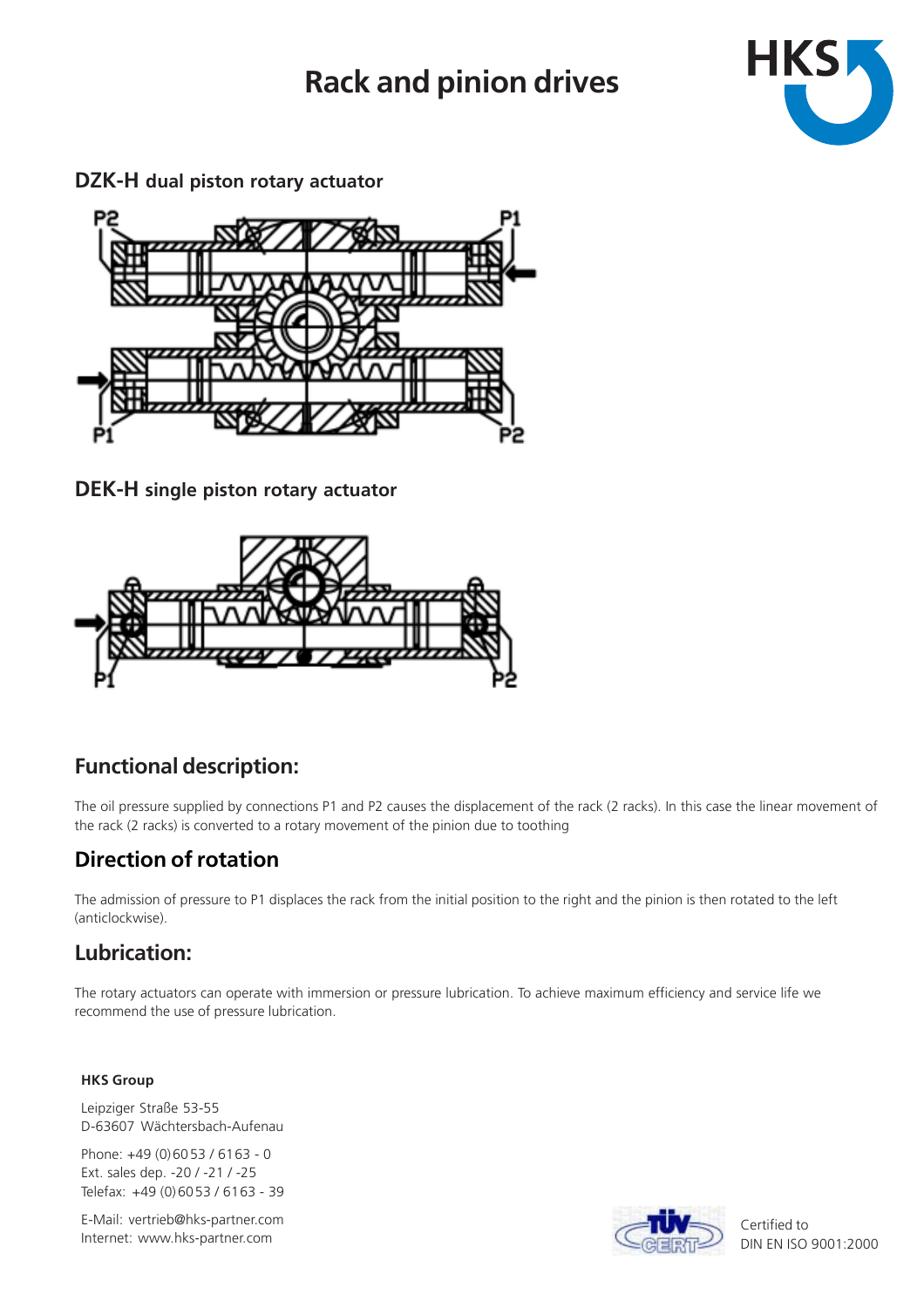# **Rack and pinion actuators**





# **Dual piston standard version**

## **Technical data type: DZK-H 40 to DZK-H 200**

| Typ                                      | DZK-<br>40 | DZK-<br>50 | DZK-<br>63. | DZK-80 | DZK-<br>100 | DZK-<br>125 | DZK-<br>140 | DZK-<br>160 | DZK-<br>180 | DZK-<br>200 |
|------------------------------------------|------------|------------|-------------|--------|-------------|-------------|-------------|-------------|-------------|-------------|
| Torque at 180<br>bar.                    | 1600       | 3200       | 6300        | 12600  | 25600       | 49500       | 69800       | 101000      | 141500      | 190000      |
| Working pressure<br>max bar              | 200        | 200        | 200         | 200    | 200         | 200         | 200         | 200         | 200         | 200         |
| Absorption<br>volume -V360°              | 0,6        | 1,15       | 2,2         | 4,4    | 8,9         | 17,9        | 24,5        | 35,5        | 49,5        | 66,5        |
| Swivel time min.<br>Sec. 7360 °          | 1,1        | 1,1        | 1,5         | 25     | 3,5         | 5           | 5           | 8           | 10          | 12          |
| Shaft load<br>$radial = N$               | 1000       | 1600       | 3000        | 5000   | 6000        | 12000       | 16000       | 20000       | 24000       | 30000       |
| Shaft load<br>$200aI = N$                | 500        | 800        | 1500        | 2500   | 3000        | 6000        | 8000        | 10000       | 12000       | 15000       |
| Weight at<br>$0^{\circ} = kq$            | 25.        | 45         | 75          | 110    | 220         | 500         | 580         | 850         | 1100        | 1500        |
| Weight increase<br>per $10^{\circ} = kq$ | 0,2        | 0,45       | 0,9         | 1,7    | 4           | 8           | 10          | 15          | 25          | 30          |

# **Type code**

| - 11                                                                                       | DZK-H | 40 | 180" | HE | D | wv | SW |
|--------------------------------------------------------------------------------------------|-------|----|------|----|---|----|----|
| Dual piston rotary actuator-Hydraulic                                                      |       |    |      |    |   |    |    |
| Overall size                                                                               |       |    |      |    |   |    |    |
| Angle of rotation                                                                          |       |    |      |    |   |    |    |
| Attachment type: F-Flange attachment; B-Foot attachment                                    |       |    |      |    |   |    |    |
| Shaft type: H-Hollow shaft; Z-Splind shaft<br>E-Involute toothing; P-Fitting key (keyways) |       |    |      |    |   |    |    |
| Damping: adjustable from size 63                                                           |       |    |      |    |   |    |    |
| Angle adjustment                                                                           |       |    |      |    |   |    |    |
| Control shaft                                                                              |       |    |      |    |   |    |    |
|                                                                                            |       |    |      |    |   |    |    |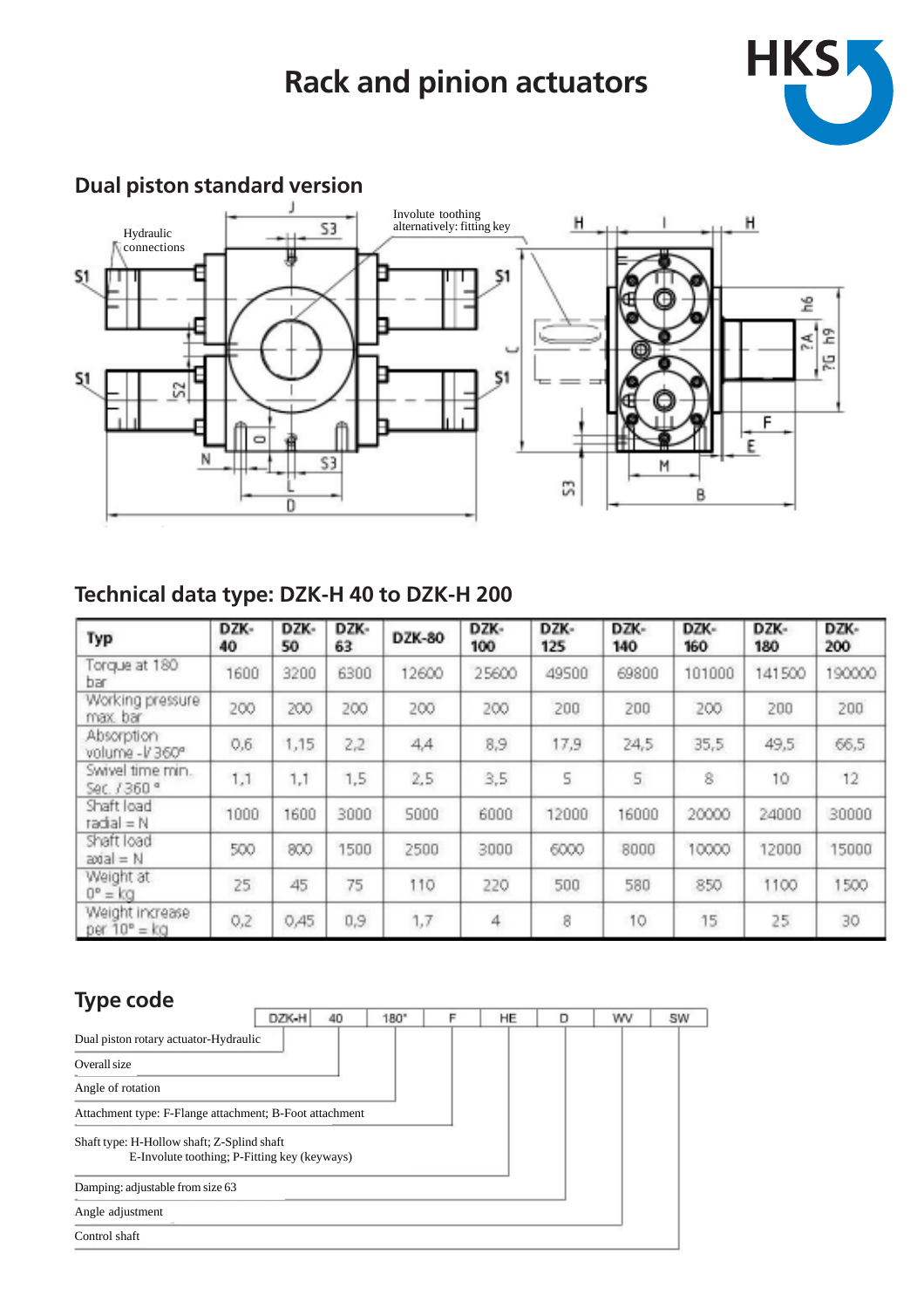# **Rack and pinion actuator**



### **Dual piston standard version**



### **Overall dimensions type DZK-H 40 bis DZK-H 200**

| Type                       | DZK-40    | <b>DZK-50</b> | DZK-63    | DZK-80         | <b>DZK-100</b> | DZK-125 | <b>DZK-140</b> | <b>DZK-160</b> | DZK-180   | <b>DZK-200</b> |
|----------------------------|-----------|---------------|-----------|----------------|----------------|---------|----------------|----------------|-----------|----------------|
| ØA k6                      | 50        | 55            | 70        | 100            | 110            | 140     | 150            | 180            | 200       | 220            |
| ØAH7                       | 40        | 50            | 62        | 80             | 100            | 120     | 140            | 150            | 180       | 200            |
| B                          | 193       | 223           | 268       | 343            | 398            | 483     | 548            | 613            | 675       | 735            |
| C                          | 190       | 240           | 280       | 340            | 440            | 510     | 580            | 680            | 740       | 810            |
| $D =$ stroke $0^{\circ}$ + | 240       | 290           | 350       | 400            | 500            | 580     | 650            | 700            | 850       | 900            |
| Increase per 10            | 15        | 20            | 25        | 30             | 35             | 45      | 50             | 55             | 60        | 65             |
| E                          | 3         | 3             | 3         | 3              | 3              | 3       | 3              | 3              | 5         | 5.             |
| F                          | 60        | 65            | 85        | 120            | 130            | 165     | 180            | 215            | 240       | 260            |
| ØGH9                       | 125       | 150           | 170       | 210            | 260            | 310     | 350            | 400            | 420       | 460            |
| H                          | 12,5      | 12,5          | 15        | 15             | 20             | 20      | 25             | 25             | 25        | 25             |
|                            | 90        | 110           | 130       | 160            | 190            | 230     | 270            | 290            | 320       | 350            |
|                            | 130       | 160           | 180       | 220            | 270            | 320     | 360            | 420            | 460       | 520            |
| Κ                          | 12        | 15            | 20        | 25             | 30             | 35      | 45             | 45             | 55        | 60             |
|                            | 100       | 120           | 140       | 170            | 220            | 250     | 300            | 350            | 380       | 420            |
| M                          | 55        | 60            | 100       | 120            | 140            | 170     | 200            | 220            | 240       | 250            |
| N                          | M 12      | M 16          | M 16      | M 20           | M 24           | M 24    | M 30           | M 30           | M 36      | M 42           |
| $\circ$                    | 25        | 35            | 35        | 40             | 50             | 50      | 60             | 60             | 75        | 90             |
| ØΡ                         | 190       | 235           | 280       | 340            | 440            | 510     | 580            | 680            | 740       | 820            |
| R                          | 14        | 16            | 18        | 22             | 26             | 26      | 32             | 32             | 38        | 45             |
| S <sub>1</sub>             | $G$ $1/2$ | $G$ $3/4$     | $G$ $3/4$ | G <sub>1</sub> | G <sub>1</sub> | G 1 1/4 | $G$ 1 $1/2$    | G 1 1/2        | G 1 1/2   | G 1 1/2        |
| S <sub>2</sub>             | G 1/4     | $G$ $1/2$     | $G$ $1/2$ | G 1/2          | $G$ $1/2$      | $G$ 1/2 | $G$ $1/2$      | G 1/2          | $G$ $1/2$ | G 1/2          |
| S3                         | G 1/8     | $G$ $1/4$     | G 1/4     | G 1/4          | $G$ 1/4        | G 1/4   | $G$ $1/4$      | G 1/4          | G 1/4     | G 1/4          |
| Poss. DIN5480 r            | 1,25      | 1,25 u. 2     | 2         | 2 u. 3         | 3              | 3       | 3              | 3 u. 5         | 5         | 5              |

### **Special rotary actuators available at the customer's request:**

with deviating installation dimensions, hydraulic connections, attachments, e.g. rotary potentiometers, valves, etc. Suitable for different operating media, e.g. hydraulic oil, water emulsion and other difficultly flammable liquids. For temperature ranges from -50°C to +200°C.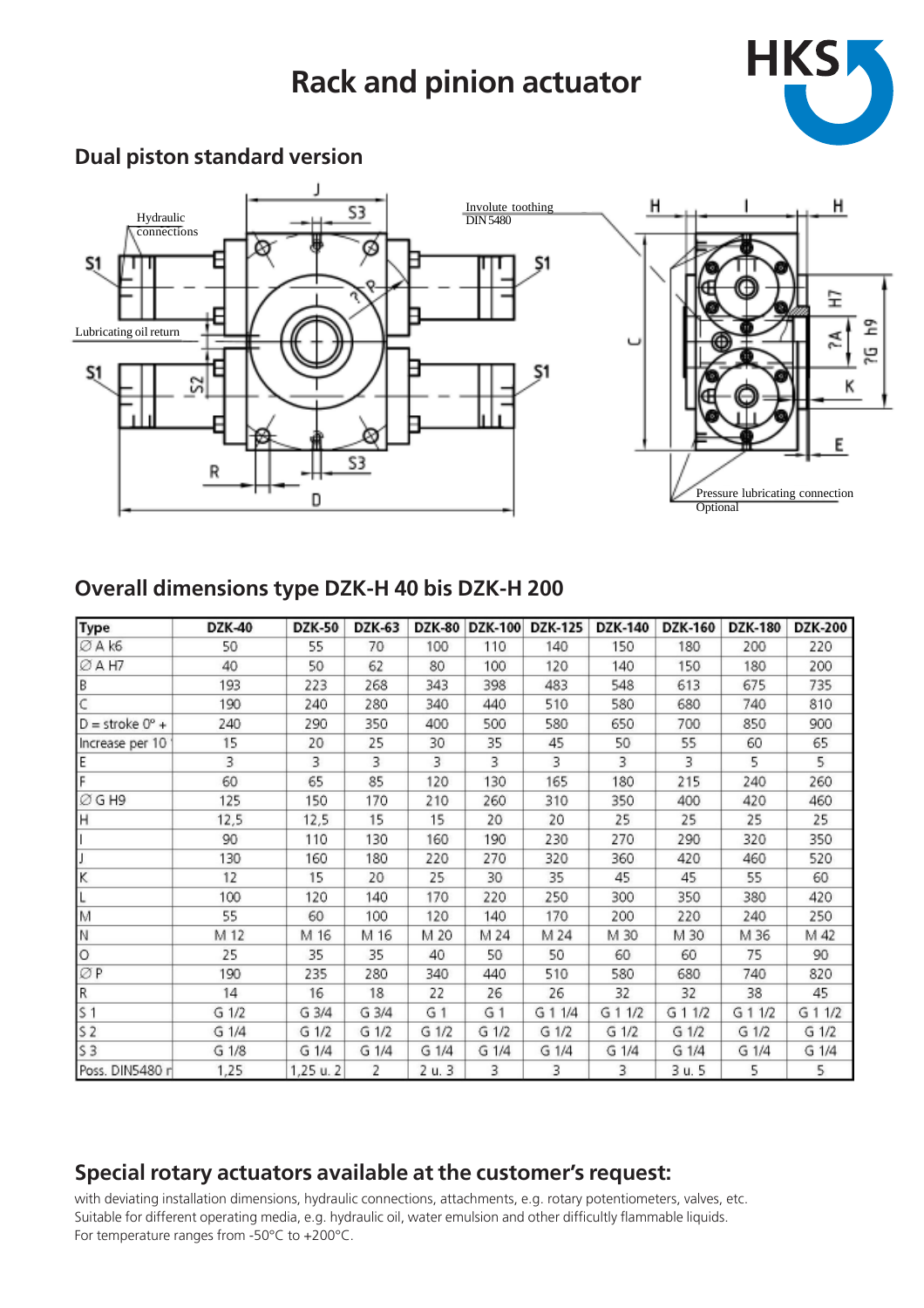

#### $\mathbb H$ I H  $\mathsf{E}^{\mathsf{I}}$  $\mathbb{S}2$ Involute toothing DIN 5480 \$1 Ë Ξ 7Ń À.  $\mathsf{M}% _{T}=\mathsf{M}_{T}\!\left( a,b\right) ,\ \mathsf{M}_{T}=\mathsf{M}_{T}\!\left( a,b\right) ,$  $\circ$ L  $\mathsf B$  $\mathbb D$

# **Single piston standard version**

## **Technical data type: DEK-H 40 to DEK-H 200**

| Type                                   | <b>DEK-40</b> | <b>DEK-50</b> | <b>DEK-63</b> | <b>DEK-80</b> | <b>DEK-100</b> | <b>DEK-125</b> | <b>DEK-140</b> | <b>DEK-160</b> | <b>DEK-180</b> | <b>DEK-200</b> |
|----------------------------------------|---------------|---------------|---------------|---------------|----------------|----------------|----------------|----------------|----------------|----------------|
| Torque at 180 bar                      | 490           | 910           | 1790          | 3250          | 5650           | 10600          | 15510          | 21710          | 29310          | 40710          |
| Working pressure<br>Imax. -bar         | 200           | 200           | 200           | 200           | 200            | 200            | 200            | 200            | 200            | 200            |
| Absorption volume<br>$-V360°$          | 0,2           | 0,4           | 0,6           | 1,2           | $\overline{2}$ | 3,7            | 5,5            | 7              | 10,5           | 14,5           |
| Swivel time min. Sec<br>/360°          | 0,8           | 0,8           | 1,2           | 1,2           | 2,2            | 2,5            | 3,5            | 3,5            | 4,5            | 4,5            |
| Shaft load radial $= N$                | 1000          | 1600          | 3000          | 5000          | 6000           | 12000          | 16000          | 20000          | 24000          | 30000          |
| Shaft load axial $= N$                 | 500           | 800           | 1500          | 2500          | 3000           | 6000           | 8000           | 10000          | 12000          | 15000          |
| Weight ati 0°<br>$=$<br>kg             | 18            | 25            | 40            | 110           | 100            | 160            | 220            | 300            | 420            | 550            |
| Weight increase per<br>$10^\circ$ = kg | 0,1           | 0,45          | 0,2           | 0,25          | 0,45           | 0,8            | 1,5            | 2              | 3              | 4              |

### **Type code**

| - -                                                                                        | DEK-H<br>40 | 180° | HE | wv | SW |
|--------------------------------------------------------------------------------------------|-------------|------|----|----|----|
| Dual piston rotary actuator-Hydraulic                                                      |             |      |    |    |    |
| Overall size                                                                               |             |      |    |    |    |
| Angle of rotation                                                                          |             |      |    |    |    |
| Attachment type: F-Flange attachment; B-Foot attachment                                    |             |      |    |    |    |
| Shaft type: H-Hollow shaft; Z-Splind shaft<br>E-Involute toothing; P-Fitting key (keyways) |             |      |    |    |    |
| Damping: adjustable from size 63                                                           |             |      |    |    |    |
| Angle adjustment                                                                           |             |      |    |    |    |
| Control shaft                                                                              |             |      |    |    |    |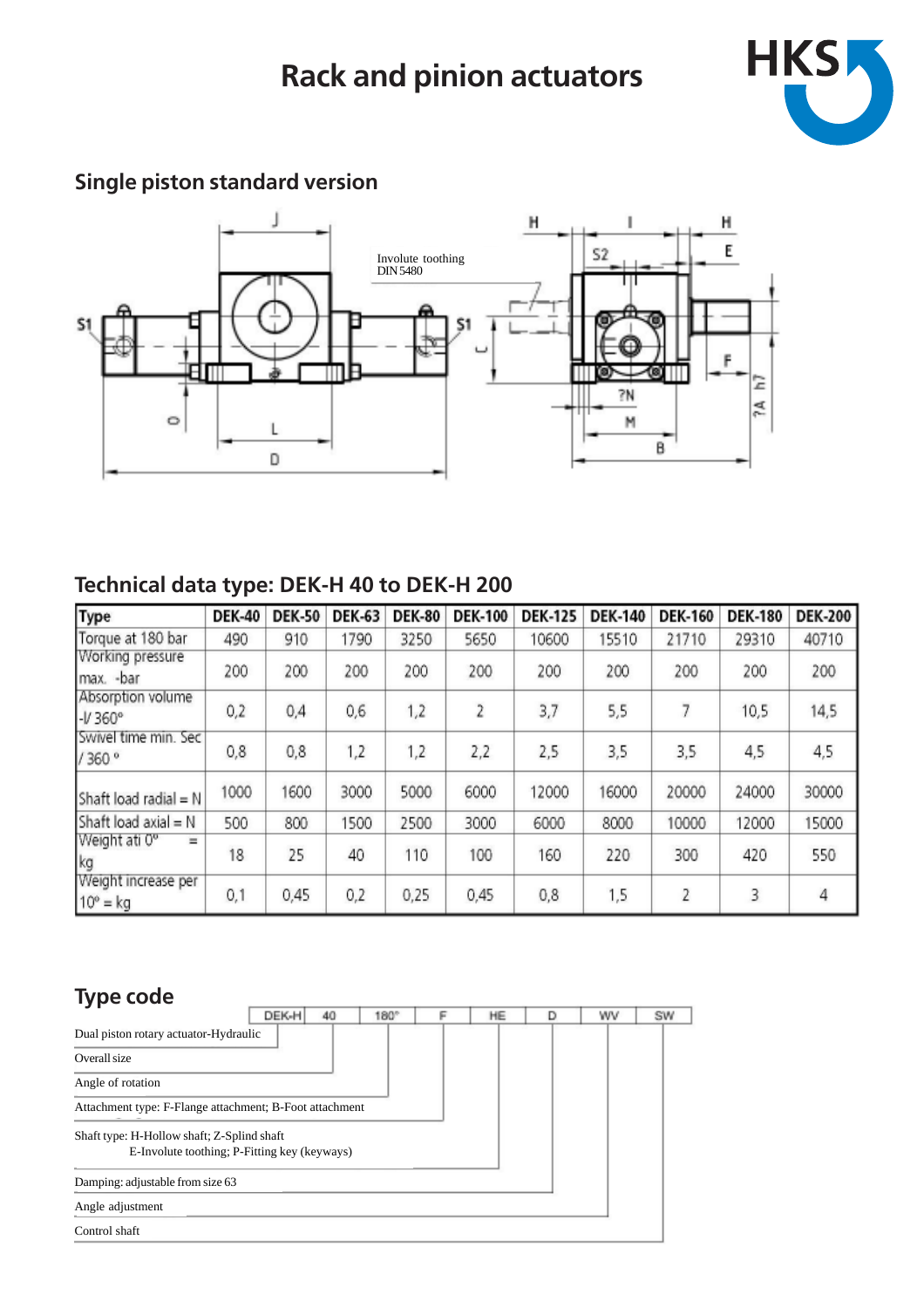

#### J  $\overline{\mathsf{H}}$ T H  $\overline{R}$ ήę  $S<sub>2</sub>$ Lubricating oil ಜ return Hydraulic connections ድ 5 S'  $S<sub>1</sub>$ Þ  $\overline{\mathbf{k}}$ Υċ E Lubricating oil S connection D B

### **Single piston standard version**

### **Overall dimensions type DEK-H 40 to DEK-H 200**

| <b>Type</b>                | <b>DEK-40</b> | <b>DEK-50</b> | <b>DEK-63</b> | <b>DEK-80</b> | <b>DEK-100</b> | <b>DEK-125</b> | <b>DEK-140</b> | <b>DEK-160</b> | <b>DEK-180</b> | <b>DEK-200</b> |
|----------------------------|---------------|---------------|---------------|---------------|----------------|----------------|----------------|----------------|----------------|----------------|
| Ø A k6                     | 28            | 35            | 45            | 55            | 65             | 70             | 75             | 80             | 100            | 110            |
| ØAH7                       | 28            | 35            | 45            | 55            | 65             | 70             | 75             | 80             | 100            | 110            |
| B                          | 188           | 203           | 243           | 307           | 335            | 383            | 445            | 505            | 590            | 638            |
| C                          | 71            | 80            | 95            | 113           | 130            | 160            | 180            | 190            | 225            | 255            |
| $D =$ stroke $0^{\circ}$ + | 230           | 270           | 290           | 320           | 355            | 420            | 460            | 500            | 510            | 570            |
| Increase per 10 °          | 10            | 12            | 15            | 18            | 20             | 22             | 25             | 25             | 28             | 30             |
| E                          | 3             | 3             | 3             | 5             | 5              | 5              | 5              | 5              | 10             | 10             |
| F                          | 30            | 35            | 50            | 65            | 80             | 85             | 95             | 105            | 120            | 130            |
| ØGH9                       | 100           | 125           | 125           | 160           | 180            | 200            | 220            | 250            | 280            | 315            |
| Iн                         | 12            | 15            | 15            | 20            | 20             | 22             | 25             | 30             | 40             | 40             |
|                            | 101           | 110           | 130           | 162           | 180            | 214            | 240            | 260            | 300            | 328            |
|                            | 118           | 150           | 150           | 190           | 200            | 220            | 250            | 280            | 315            | 355            |
| L                          | 125           | 150           | 160           | 195           | 220            | 250            | 300            | 320            | 360            | 375            |
| M                          | 90            | 100           | 120           | 160           | 170            | 200            | 240            | 250            | 300            | 320            |
| ØΝ                         | 11            | 13            | 13            | 17            | 17             | 17             | 17             | 21             | 21             | 32             |
| O                          | 18            | 21            | 27            | 32            | 32             | 42             | 47             | 47             | 62             | 92             |
| ØΡ                         | 125           | 160           | 160           | 200           | 220            | 250            | 280            | 315            | 355            | 400            |
| $\mathsf R$                | 11            | 14            | 14            | 18            | 18             | 22             | 22             | 26             | 26             | 32             |
| S <sub>1</sub>             | G1/4          | G 1/2         | G 1/2         | G 3/4         | G <sub>1</sub> | G <sub>1</sub> | G 1/4          | G 1 1/4        | G 1 1/4        | G 1 1/2        |
| 52                         | G 1/4         | G 1/4         | G 1/2         | G 1/2         | G 1/2          | G 1/2          | G 1/2          | G 1/2          | G 1/2          | G 1/2          |
| 53                         | G 1/8         | G1/4          | G 1/4         | G 1/4         | G 1/4          | G 1/4          | G 1/4          | G 1/4          | G 1/4          | G 1/4          |
| Poss. DIN5480 m =          | 1,25          | 1,25          | 2             | 2             | $\overline{2}$ | 2              | 2              | 3              | 3              | 3              |

### **Special rotary actuators available at the customer's request:**

with deviating installation dimensions, hydraulic connections, attachments, e.g. rotary potentiometers, valves, etc. Suitable for different operating media, e.g. hydraulic oil, water emulsion and other difficultly flammable liquids. For temperature ranges from -50°C to +200°C.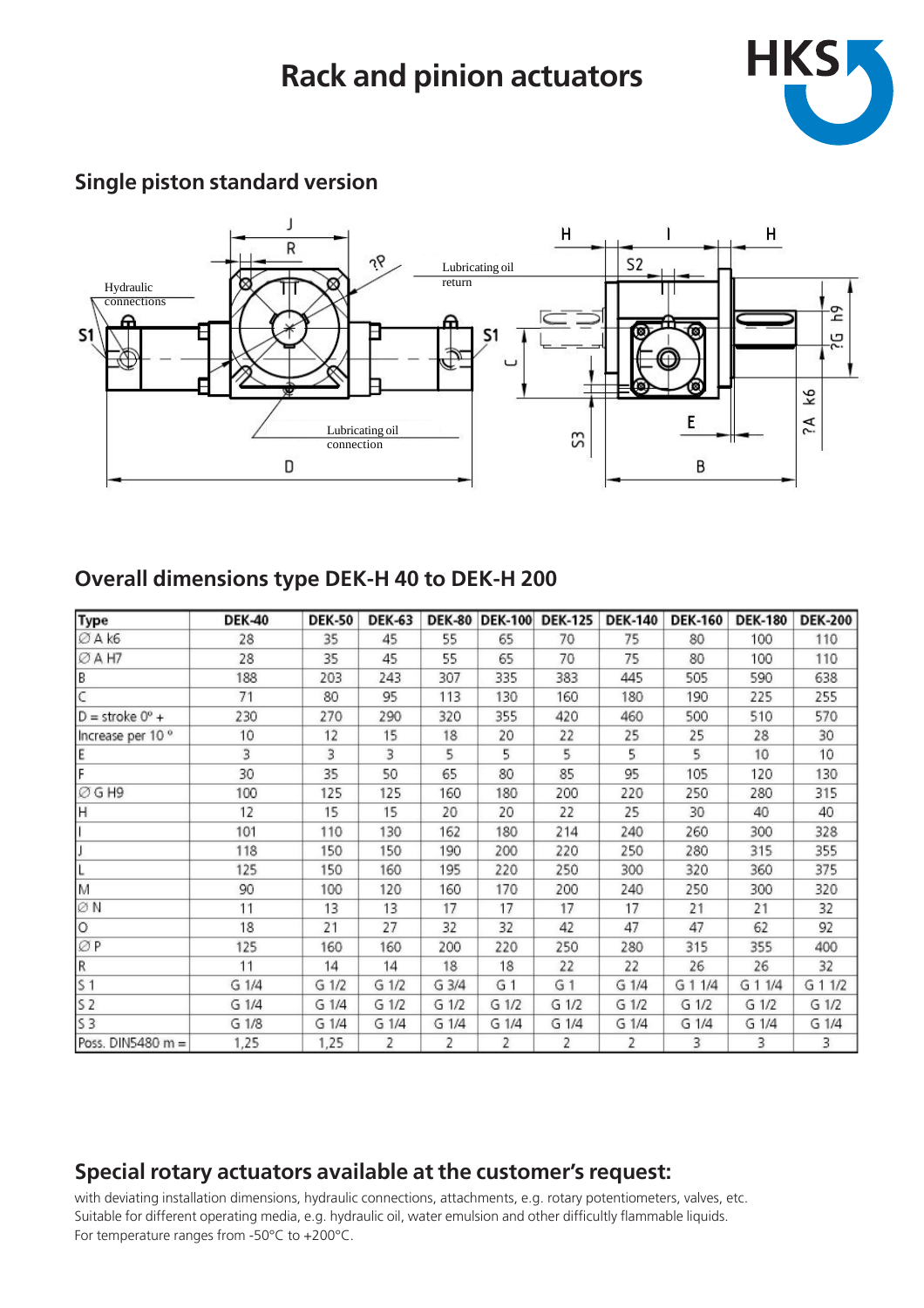# **Hydraulic cylinders**



### **ZDH-H series, standard version:**

Our hydraulic cylinders may be used throughout, e.g. in construction machines, machine tools, bending machines, mould carriers, foundry, mining, agricultural and packaging machines, transvfer lines, handling technology, fittings, ship construction, automative and ventilation technology, power station valves, etc.

### **HKS ZD-H hydraulic cylinders are characterised by the following standard:**

10 sizes-piston diameters from 40 mm to 200 mm

working pressure up to 250 bar

different sealing materials

Vdifferent methods of attachment

### **Special designs according to customer's requirements**

hydraulic cylinders with working pressure of up to 700 bar

plunger-cylinders

synchronous cylinders

single- and double-acting telescopinc cylinders

hydraulic cylinders for mobile hydraulics ( lightweight series )

### **Hydraulic rotary bushings**

designed according to the customer's requirements

for different operating media

### **Repairs**

of hydraulic equipment

also foreign makes

### **HKS Group**

Leipziger Straße 53-55 D-63607 Wächtersbach-Aufenau

Phone: +49 (0)6053 / 6163 - 0 Ext. sales dep. -20 / -21 / -25 Telefax: +49 (0)6053 / 6163 - 39

E-Mail: vertrieb@hks-partner.com Internet: www.hks-partner.com



DIN EN ISO 9001:2000